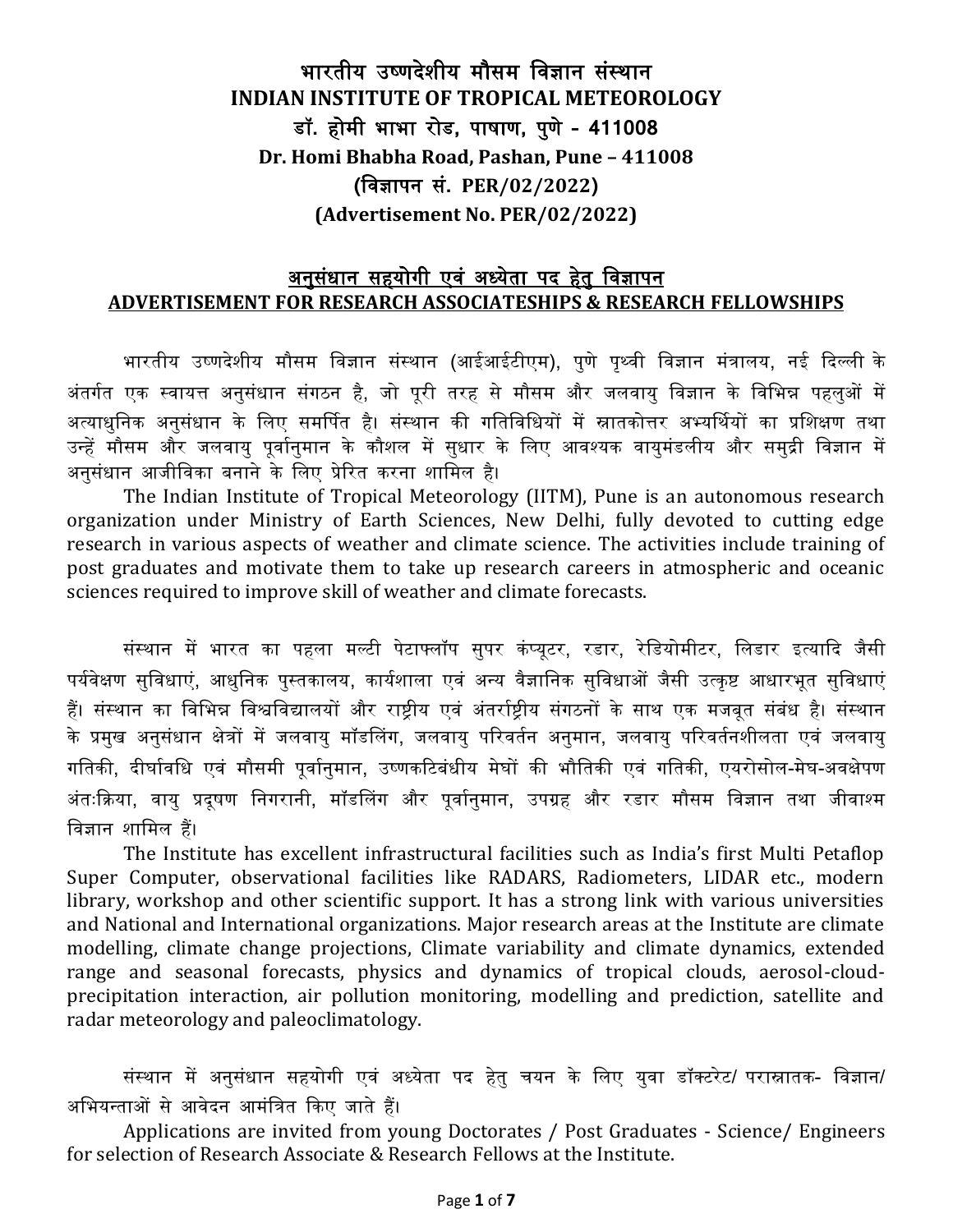**1)** आईआईटीएम अनुसंधान सहयोगी **: 15** पद (आरक्षण : अजा-**2**, अजजा-**2**, अवपि-**5**, आर्पथक रूप से कमजोर िगग**-2,** अनारवक्षत**-4)**

 $\,^* \, 01$  पद मानक विकलांगता वाले व्यक्तियों (पीडब्ल्यूबीडी) के लिए आरक्षित है।

**IITM Research Associates: 15 nos. (Reservation: SC- 2, ST-2, OBC-5, EWS- 2, UR -4)**  \* 01 post is reserved for Persons with Benchmark Disability (PwBD).

a) **अनिवार्य योग्यता :** मौसम विज्ञान/ वायुमंडलीय विज्ञान/ समुद्र विज्ञान/ भौतिकी/ अनुप्रयुक्त भौतिकी/ भूभौतिकी/ गणित/ अनुप्रयुक्त गणित/ सांख्यिकी/ रसायन विज्ञान/ यांत्रिक इंजीनियरिंग/ एयरोस्पेस इंजीनियरिंग/ भूविज्ञान/ पृथ्वी विज्ञान/ कंप्यूटर विज्ञान/ कंप्यूटर एप्लीकेशन या समकक्ष विषय में किसी मान्यता प्राप्त विश्वविद्यालय सेडॉक्टरेट की वडग्री तथा संबंवधत क्षेत्र मेंसाइंस साइटेशन इंडेक्स (एससीआई) जर्नल में कम से कम एक शोध पत्र हो।

**Essential Qualifications**: A Doctorate degree from a recognized University in Meteorology/ Atmospheric Sciences/ Oceanography/ Physics/ Applied Physics/ Geophysics / Mathematics/ Applied Mathematics/ Statistics/ Chemistry/ Mechanical Engineering/ Aerospace Engineering/ Geology/ Earth Sciences/ Computer Science/ Computer Applications or equivalent subjects and having at least one research paper in Science Citation Index (SCI) journal in the relevant field.

#### b) वांछनीय योग्यता :

#### **Desirable Qualifications:**

- i) स्नातकोत्तर में अभ्यर्थी के कुल अंक न्यूनतम 60% होने चाहिए। Candidate should have minimum 60% aggregate mark in the Master's degree.
- ii) मौसम एिं जलिायु प्रवतरूपण/ प्रेक्षण तकनीक/ आंकड़े विश्लेषण/ तरल गवतकी एिं विक्षोभ/ उष्णकटिबंधीय चक्रवात अनुसंधान पर कार्य आदि में सहसमीक्षित प्रकाशनों द्वारा समर्थित कौशल प्रदर्शन।

Demonstrated skill in weather and climate modelling/ observational techniques/ data analysis/ fluid dynamics & turbulence/ work on tropical cyclone research etc. supported by peer reviewed publications.

iii) डब्ल्यूआरएफ प्रतिरूप प्रचलीकरण एवं अनुकरण/ डब्ल्यूआरएफ सेटअप/ डब्ल्यूआरएफ वृहत् जलावर्त अनुकरण/एनसीएल के साथ पोस्ट प्रोसेसिंग/ लाइनक्स जैसे ऑपरेटिंग सिस्टम/ कंप्यूटर प्रोग्रामिंग जैसे पायथन, एआई/एमएल, फोरट्रान, सी++, आर आदि/ शेल स्क्रिप्टिंग/ हॉटवायर एनेमोमेट्री/ पीआईिी/ न्यूमेररकल वसमुलेशन/ मैटलैब सॉफ्टिेयर/ सीएफडी सॉफ्टिेयर आदद से अच्छी तरह से परिचित ।

Well acquainted in WRF model parameterizations and simulations/ WRF Setup/ WRF large Eddy Simulation/ Post processing with NCL/ Operating System like Linux/ Computer Programming like Python, AI/ML, FORTRAN, C++, R etc.,/ shell scripting/ Hotwire anemometry/ PIV/ Numerical Simulations/ MATLAB software/ CFD software's, etc.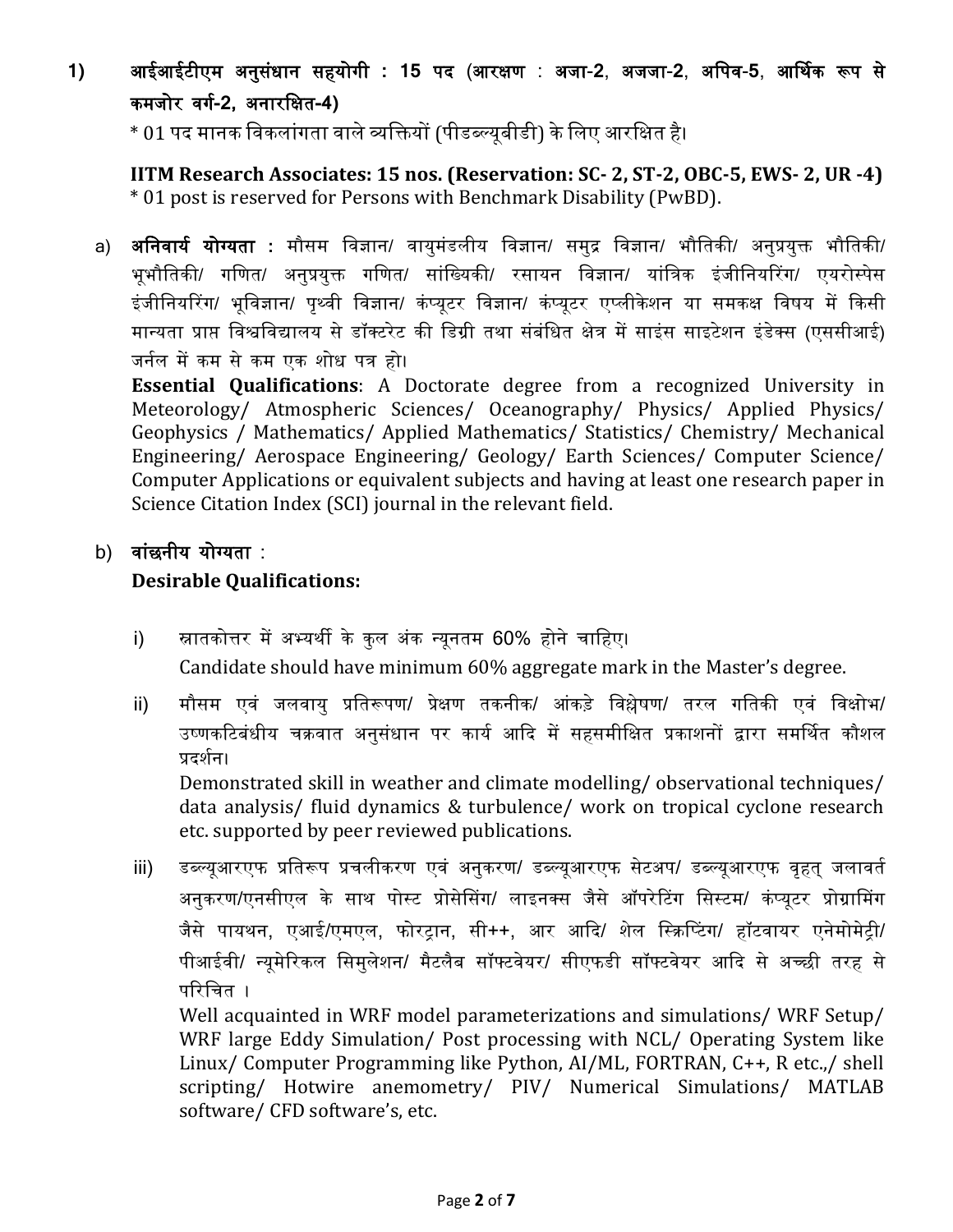- iv) द्रुमजलवायुविज्ञान/ स्पेलियोदेम/ स्थिर समस्थानिक/ भूरसायन/ पुराजलवायु में अनुसंधान का अनुभव/ मेट, मेट-टीसी, वीएसडीबी आदि जैसे सत्यापन संकुलों के प्रयोग का अनुभव। Research experience in Dendroclimatology/ Speleothem/ Stable Isotope/ Geochemistry/ Palioclimate/ experience in utilizing verification packages like MET, MET-TC, VSDB etc.,
- c) **आयुसीमा : 27.06.2022** को 35 वर्ष: **Age Limit :** 35 years as on **27.06.2022**;
- d) अध्येतावृत्ति : स्वीकार्य मकान किराया भत्ता के साथ रुपए 47,000/- प्रतिमाह **Stipend :** Rs. 47,000/- p.m. plus admissible HRA;
- e) अ**वधि : 0**1 वर्ष (प्रदर्शन के आधार पर और 02 वर्षों तक बढ़ाया जा सकता है) **Tenure :** 01 year (Extendable by another 02 years depending on performance)
- **2)** आईआईटीएम अध्येता **: 20** पद **(**आरक्षण **:** अजा**-2,** अजजा**-2,** अवपि**-6,** आर्पथक रूप से कमजोर िगग**-3,** अनारवक्षत**-7)**

 $\,$  \* 04 पद मानक विकलांगता वाले व्यक्तियों (पीडब्ल्यूबीडी) के लिए आरक्षित है।

**IITM Research Fellows: 20 Nos. (Reservation SC-2, ST-2, OBC–6, EWS-3, UR-7)** \* 04 posts are reserved for Persons with Benchmark Disability (PwBD).

### a) अनिवार्य योग्यता **Essential Qualifications**:

**I) सामान्य और अपिव श्रेणी के अभ्यर्थियों लिए <b>भौतिक विज्ञान [**यथा भौतिकी, अनुप्रयुक्त भौतिकी, वायुमंडलीय विज्ञान, मौसम विज्ञान, समुद्र विज्ञान, जलवायु विज्ञान, मुख्य विषय के रूप में मौसम विज्ञान के साथ भूभौवतकी/ पयागिरण विज्ञान/ इलेक्ट्रॉवनक्स या समकक्ष विषयों में]/ रासायवनक विज्ञान [यथा रसायन विज्ञान/ भौतिक रसायन विज्ञान/ अकार्बनिक रसायन विज्ञान/ कार्बनिक रसायन विज्ञान या समकक्ष विषयों में]/ **गणितीय विज्ञान** [यथा गणित/अनुप्रयुक्त गणित/सांख्यिकी या समकक्ष विषयों में] कम से कम 55% अंकों के साथ स्नातकोत्तर उपावध (अजा, अजजा और शारीररक रूप सेविकलांग श्रेणी के वलए 50%)।

Post Graduate degree in **Physical Sciences** [includes Physics, Applied Physics, Atmospheric Sciences, Meteorology, Oceanography, Climate Science,

Geophysics with Meteorology as one of the subject/ Environmental Sciences/ Electronics or equivalent subjects] **/ Chemical Sciences** [includes Chemistry/ Physical Chemistry/ Inorganic Chemistry/ Organic Chemistry or equivalent subjects]**/ Mathematical Sciences** [includes Mathematics/ Applied Mathematics/ statistics or equivalent subjects] with at least 55% marks for General and OBC Category (50% for SC, ST and Physically Handicapped Category).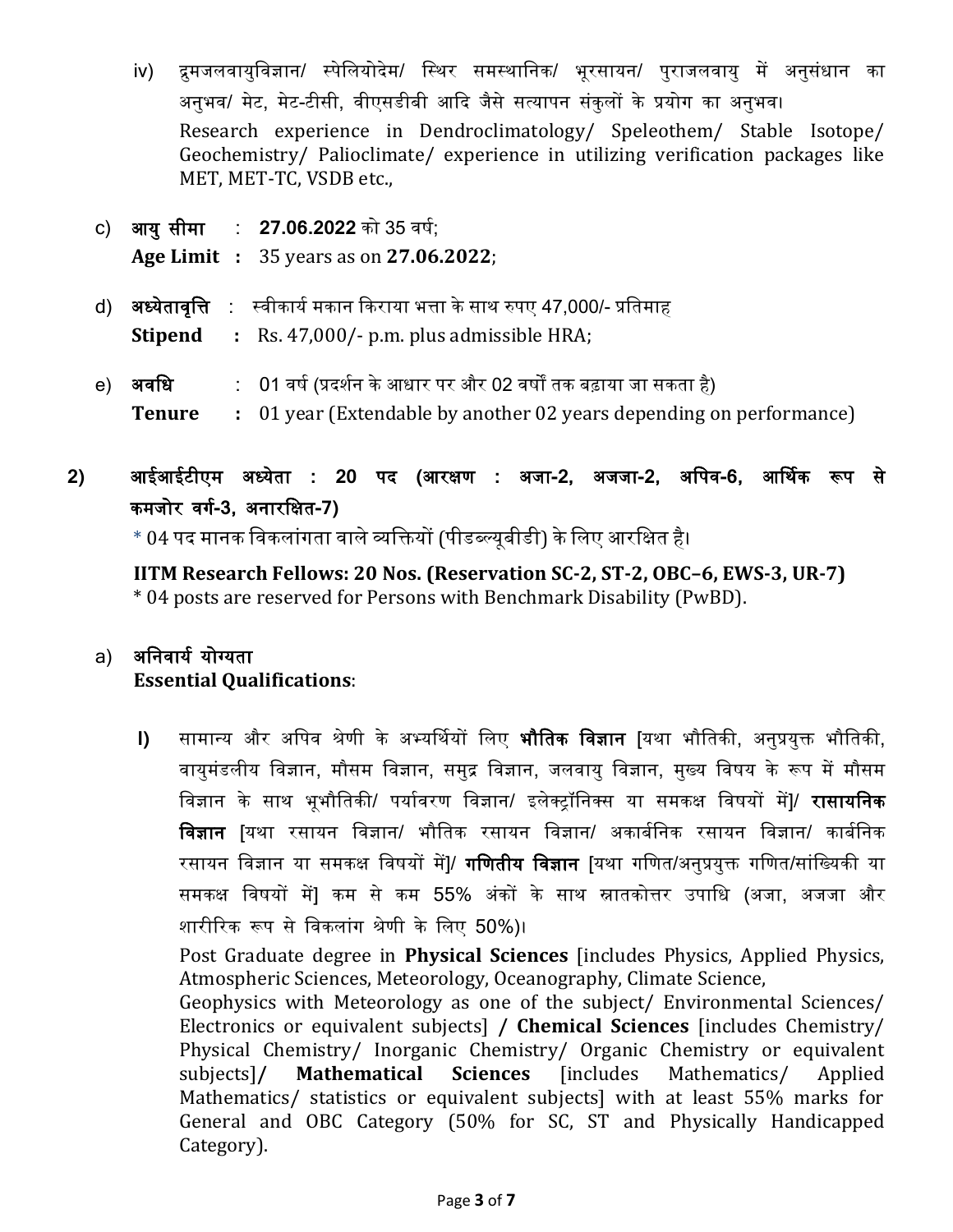सामान्य और अपिव श्रेणी के लिए वायुमंडलीय/ महासागरीय विज्ञान या समकक्ष विषय में कम से कम 55% अंकों के साथ एम. टेक. (अजा, अजजा और शारीररक रूप से विकलांग श्रेणी के वलए 50%।)

M. Tech. in Atmospheric/ Oceanic Sciences or equivalent subject with at least 55% marks for General and OBC Category (50% for SC, ST and Physically Handicapped Category).

#### या**/OR**

सामान्य और अवपि श्रेणी के वलए कम से कम 55% अंकों के साथ इंजीवनयररग की दकसी भी शाखा से स्नातकोत्तर उपावध (अजा, अजजा और शारीररक रूप से विकलांग श्रेणी के वलए 50%)।

Master's degree from any branch of Engineering with at least 55% marks for General and OBC Category (50% for SC, ST and Physically Handicapped Category).

- **II) अभ्यर्थी को निम्नलिखित में से एक उत्तीर्ण होना चाहिए:-**The candidates should have passed one of the following:
	- i) डीएसटी के 30 जनिरी 2019 के कायागलय ज्ञापन संयया SR/S9/Z-08/2018 के आलोक में ऐसे अध्येता वजनका चयन राष्ट्रीय पात्रता परीक्षाओं यथा सीएसआईआर-यूजीसी नेट (लेक्चररवशप/ अवसस्टेंट प्रोफे सरवशप सवहत)/ गेट/ जेस्ट के आधार पर हुआ हो। Scholars qualified in National Eligibility Tests namely CSIR-UGC NET (including Lectureship / Assistant Professorship) / GATE / JEST in line with the DST OM No. SR/S9/Z-08/2018 dated 30 January 2019.
	- ii) ऐसे अभ्यर्थी जो केंद्र सरकार के विभागों एवं उनकी एजेंसियों तथा संस्थानों जैसे डीएसटी, डीएई, डीओएस, डीआरडीओ, एमएचआरडी, आईआईटी, आईआईएससी, आईआईएसईआर आदद द्वारा आयोजित राष्टीय स्तर की परीक्षाओं में आयोजित प्रक्रियाओं के माध्यम से योग्य हैं, वे भी पद के लिए आवेदन कर सकते हैं। Candidates who have qualified through processes held at National level examinations conducted by Central Government Departments and their Agencies and Institutions such as DST, DAE, DOS, DRDO, MHRD, IIT, IISc, IISER etc., can also apply for the post.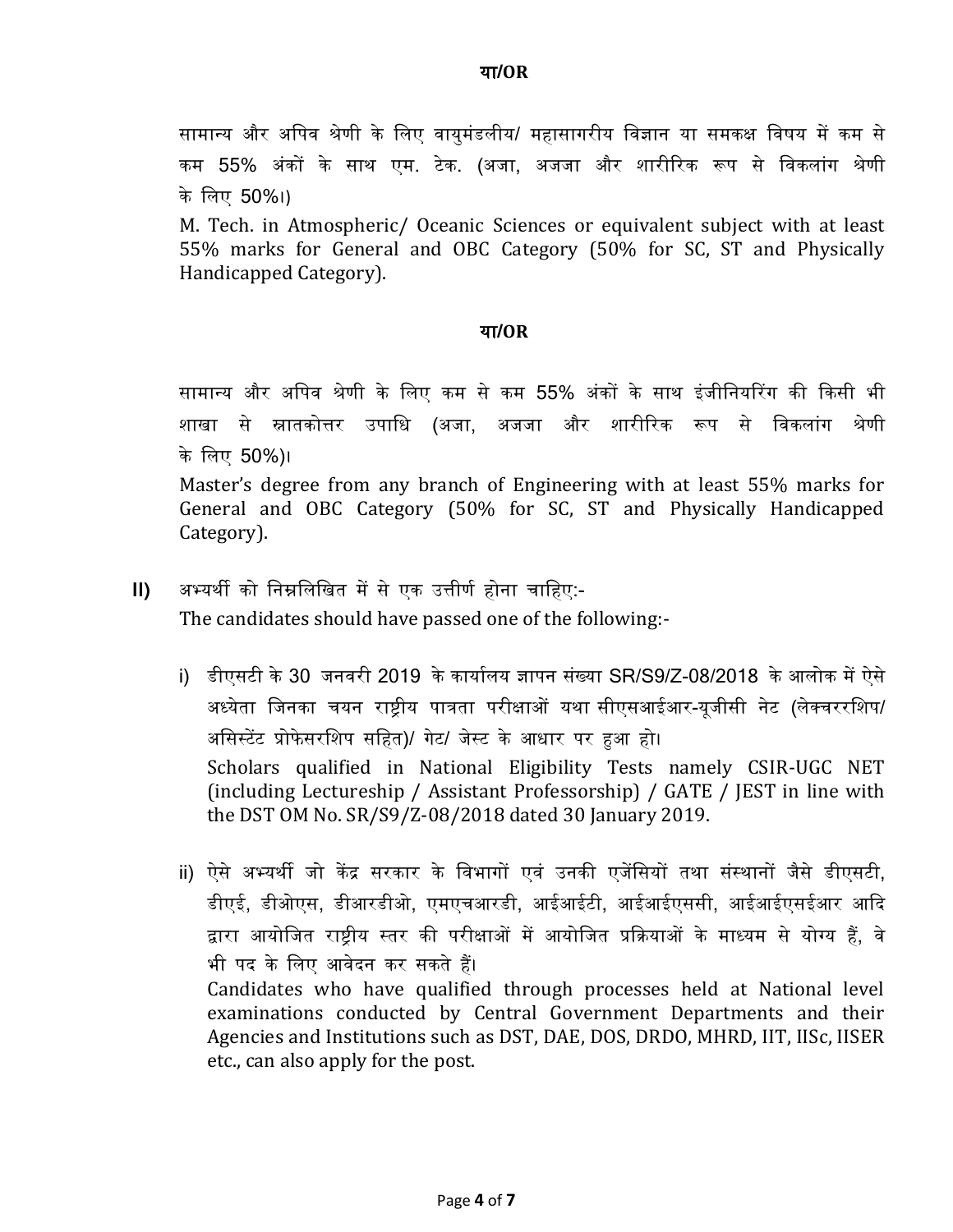[ऐसे अभ्यथी जो सीएसआईआर-यूजीसी-नेट (लेक्चररवशप सवहत)/ गेट/ जेस्ट उत्तीणग हैं और एमएससी/ एमएस/ एम टेक/ एमई के अंतिम वर्ष के लिए उपस्थित हुए/ होने वाले हैं, वे पद के लिए आवेदन कर सकते हैं और अपने पिछले सेमेस्टर तक के कुल अंक लिख सकते हैं जिसमें वे उपस्थित हुए हैं, लेकिन उनकी वनयुवि एम.टेक./ एमएससी/ एमएस/ एमई परीक्षा उत्तीणग करने के अधीन है, जो दक अंकपत्र/अनंवतम वडग्री प्रमाण पत्र द्वारा प्रमावणत होती है। चयवनत अभ्यर्पथयों को इस संस्थान के अनुसंधान वैज्ञानिकों के मार्गदर्शन में संबन्धित क्षेत्र में पीएचडी पुर्ण करना आवश्यक है। **अभ्यर्थी ने** स्रातक स्तर पर भौतिकी या गणित का अध्ययन किया हो।]

[Candidates who have qualified CSIR-UGC-NET (including Lectureship)/ GATE/ JEST and appeared/ to appear for final year of M.Sc./ M.S./ M. Tech./ M.E. can apply for the post and should write their aggregate marks upto the latest semester they have appeared but their appointment is subject to having passed the M. Tech./ M.Sc./ M.S./ M.E. examination as evidenced by mark sheets/ provisional degree certificate. Selected candidates are required to complete Ph.D. in the relevant field under the guidance of research scientists of this Institute. **Candidates should have studied Physics or Mathematics at Bachelor's degree].**

- b) वांछनीय योग्यता : कंप्यूटर प्रोग्रामिंग लाईनक्स, यूनिक्स, विंडोज/ फोरट्रान/ सी आदि में कुशल प्रदर्शन। **Desirable Qualifications**: Demonstrated skills in computer programming Linux, UNIX, Windows/ FORTRAN/ C etc.
- c) आयुसीमा : 27.06.2022 को 28 वर्ष **Age Limit** : 28 years as on **27.06.2022**
- d) अध्येतावृत्ति : स्वीकार्य मकान किराया भत्ता के साथ रुपए 31,000/- प्रतिमाह **Stipend** : Rs. 31,000/- p.m. plus admissible HRA;
- e) <mark>अवधि : 04</mark> वर्ष। (अभ्यर्थी को पहले दो वर्षों में ही पीएचडी के लिए पंजीकरण करना होगा।) **Tenure** : 04 years. (The candidate should register for Ph.D. within first two years)

अभ्यथी जो सीएसआईआर**/** यूजीसी**/** डीएसटी**-**इंस्पायर सेअध्येतािृवत्त प्राप्त करना चाहते हैंऔर आईआईटीएम में जेआरएफ के रूप में काम करना चाहते हैं**,** उन्हें भी आिेदन करने के वलए प्रोत्सावहत दकया जाता है। ऐसे उम्मीदवारों को आईआईटीएम रिसर्च फेलोशिप या सीएसआईआर/ यूजीसी/ डीएसटी-इंस्पायर अध्येतावृत्ति का लाभ उठाने के लिए अध्येतावृत्ति की अपनी वरीयता के बारे में ऑनलाइन आवेदन पत्र में निर्दिष्ट करना होगा।

**Candidates who would like to avail fellowship from CSIR/ UGC/ DST-INSPIRE and work as JRF in IITM are also encouraged to apply. Such candidates need to specify in the online application form about their preference of fellowship whether availing IITM Research Fellowship or CSIR/ UGC/ DST-INSPIRE fellowship.**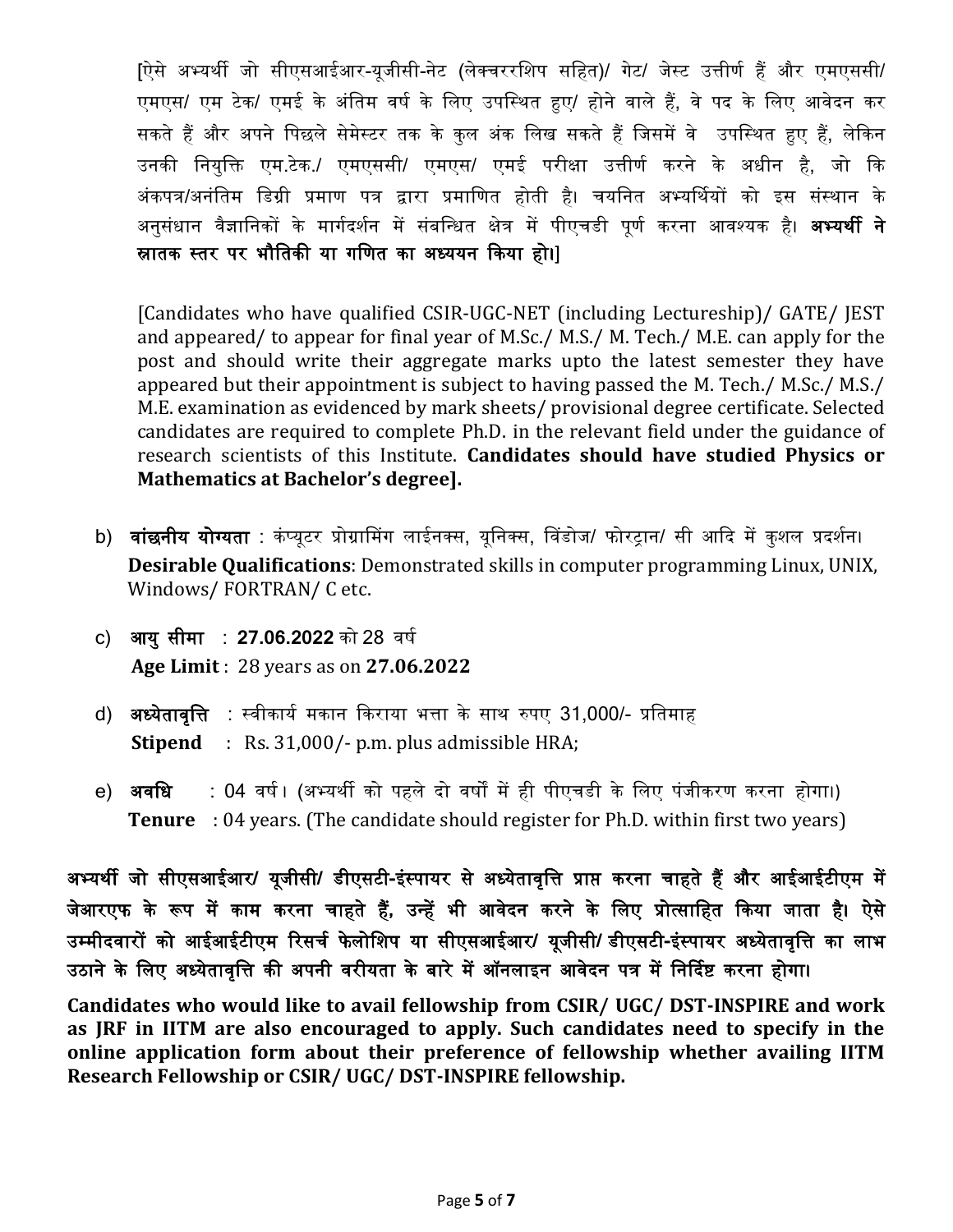## डीएसटी**-**इंस्पायर अध्येतािृवत्त िाले अभ्यथी जो नेट**/** गेट आदद मेंउत्तीणग नहीं हैं**,** उन्हेंके िल डीएसटी**-**इंस्पायर अध्येतावृत्ति का लाभ उठाना होगा।

**Candidates with DST-INSPIRE fellowship who are not qualified in NET/ GATE etc. will have to avail the DST-INSPIRE fellowship only.** 

चयनित अभ्यर्थियों को वायुमंडलीय और महासागरीय विज्ञान में एक आंतरिक प्रशिक्षण के दो सेमेस्टर सफलतापूर्वक पूर्ण करने होंगे, जो पीएच.डी. पंजीकरण के लिए एक योग्यता मानदंड है।

Selected candidates would be required to successfully complete two semesters of an in-house training in Atmospheric and Oceanic Sciences, which is a qualifying criteria for Ph.D. registration.

अनुसूवचत जावत, अनुसूवचत जनजावत और मवहला अभ्यर्पथयों के वलए ऊपरी आयु सीमा में 5 साल, अपिव के लिए 3 साल, शारीरिक रूप से विकलांग के लिए 10 साल एवं भूतपूर्व सैनिकों के लिए वनयमानुसार छूट दी गई है।

Upper age limit is relaxed by 5 years for SC, ST and Women candidates, 3 years for OBC, 10 years for physically handicapped and as per rule for ex-servicemen.

अनुसंधान सहयोगी पद के लिए साक्षात्कार जुलाई-अगस्त 2022 में आयोजित किया जाएगा। Interviews for Research Associate positions will be held in July-August 2022.

अध्येता पद के लिए लिखित परीक्षा और साक्षात्कार जुलाई-अगस्त 2022 में आयोजित किया जाएगा। Written Examination and Interviews for Research Fellows position would be held in July-August 2022.

इच्छुक अभ्यर्थी <http://www.tropmet.res.in/Careers> पर अपने सीवी के साथ अपने आवेदन ऑनलाइन जमा कर सकतेहैं।

Aspiring candidates may submit their applications along with their CV online: <http://www.tropmet.res.in/Careers>

ऑनलाइन आिेदन जमा करने की सुविधा **13.05.2022 (17:00** बजे**)** से शुरू होगी और **27.06.2022 (17.00** बजे**)** को बंद होगी।

**Facility for submitting online applications will commence on 13.05.2022 (17:00 hours) and close on 27.06.2022 (17.00 hrs).** 

आवेदन की हार्ड कॉपी स्वीकार नहीं की जाएगी। **Hard copy of the application will not be accepted.**